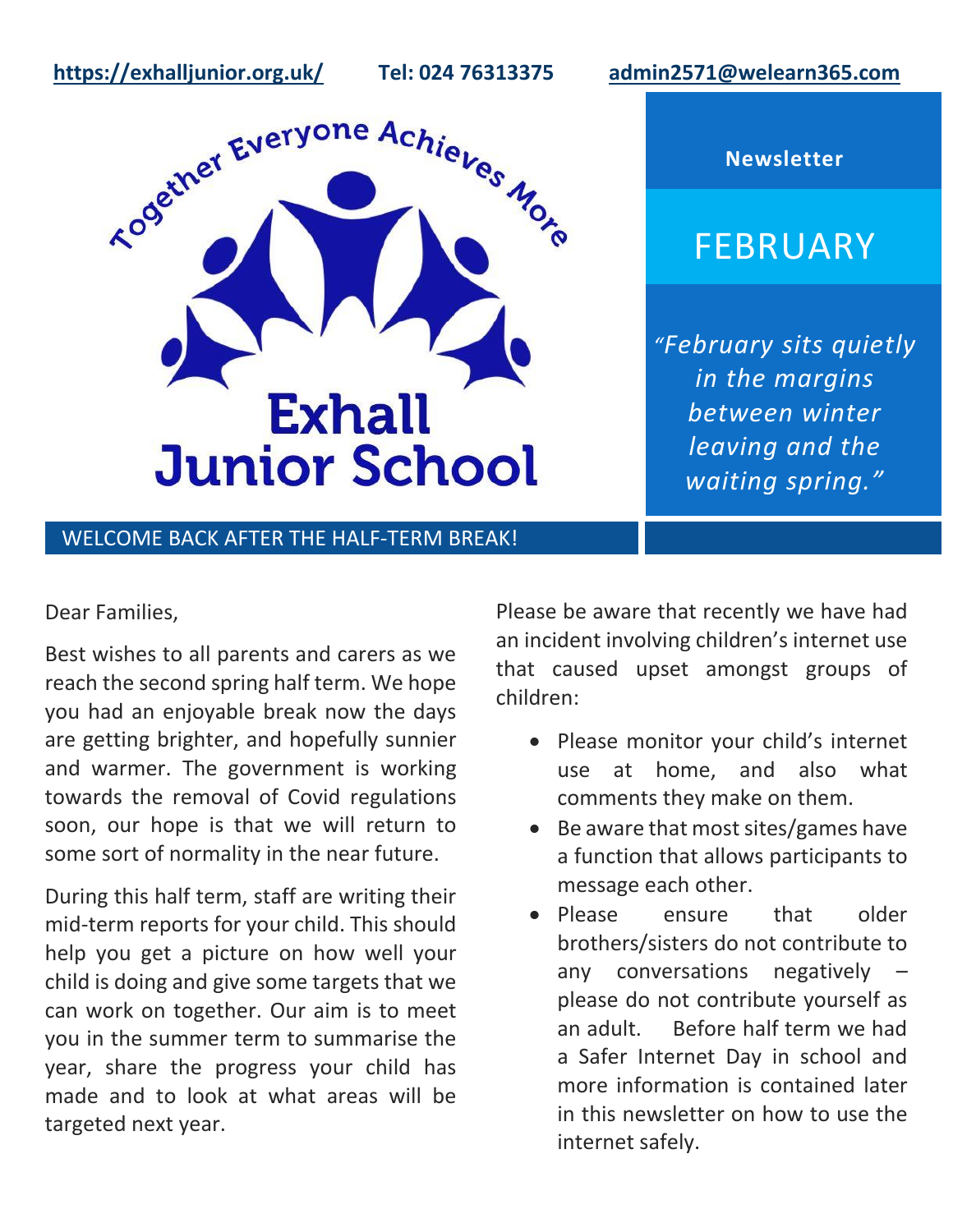

## **Reading at Home**

Homework makes an important contribution to a child's progress at school. As well as reinforcing learning in the classroom, homework helps children to develop the skills and attitudes they will need for successful, independent lifelong learning.

There is an expectation that you will read with your child at least three times a week, and children tell us that they love reading to someone at home, or being read to. Home reading books are sent home daily and will be changed when a child has read the text, usually with an adult at home. Year 6 are currently trialing an online reading record, if it is successful, we will be sharing it further.

### **Attendance**

Attendance levels are regularly monitored as it is important for pupils' well-being, progress in learning and for reaching potentials.

We send out letters to notify parents/ carers highlighting an initial cause for concern where a pupil's attendance has dropped below 96%. Please make sure you contact the school if your child is going to be off, and respond to any letters / meeting we arrange regarding attendance – thank you.

## **NSPCC Number Day**

A fortnight ago, we celebrated NSPCC Number Day in Year 3. We find it gives the children the opportunity to apply their Maths skills to everyday scenarios.



Year 3 had a great time spotting and working on 2D and 3D shapes.

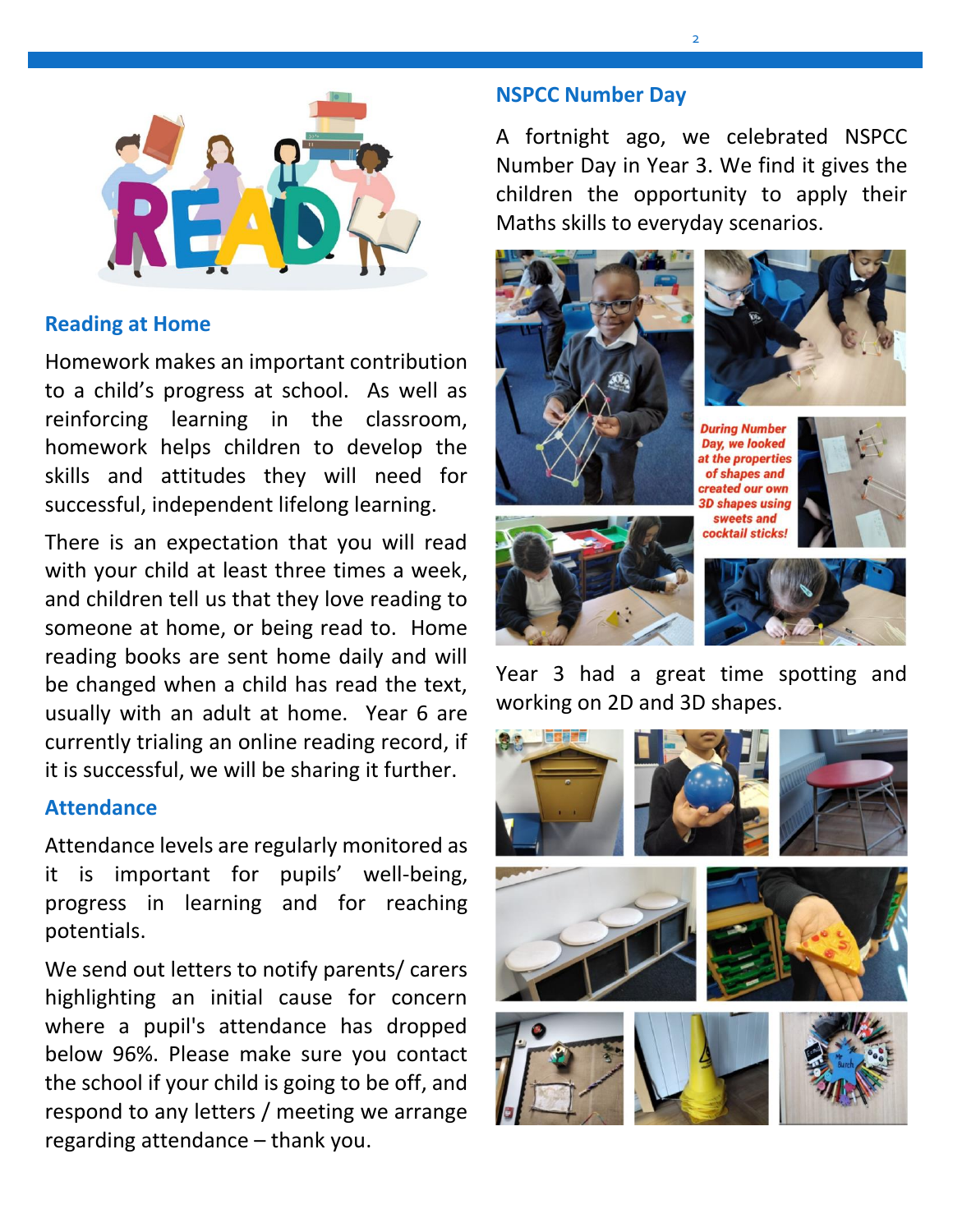### **Online Safety Week**

Safer Internet Day 2022 was celebrated on Tuesday 8 February with the theme 'All fun and games? Exploring respect and relationships online'.

From gaming and chat, to streaming and video, young people are shaping the online spaces they are a part of. During our Safer Internet Day we looked at how young people have a role in creating a safer internet, whether that is whilst gaming and creating content, or interacting with their friends and peers.

## **As a parent or carer you play a key role in helping your child to stay safe online.**

You don't need to be an expert on the internet to help keep your child stay safe online. There is lots of advice and resources to help you as you support your child to use the internet safely, responsibility and positively.

The best way to keep your child safe is to chat with your children on an ongoing basis about staying safe online.

Not sure where to begin? These conversation starter suggestions can help.

*What games do you and your friends like to play online?* 

*Can you show me the websites you visit the most?* 

*Shall we play your favourite game online together?*

Ask them if they know where to go for help or think about how you each use the internet. What more could you do to use the internet together?

More ideas on the link below

#### [UK Safer Internet Centre](https://saferinternet.org.uk/guide-and-resource/parents-and-carers)

Here are the photos of the first-place winners of our Online Safety poster competition and a photo of the posters who won 2<sup>nd</sup> and 3<sup>rd</sup>! Well done, everyone  $\circledast$ 





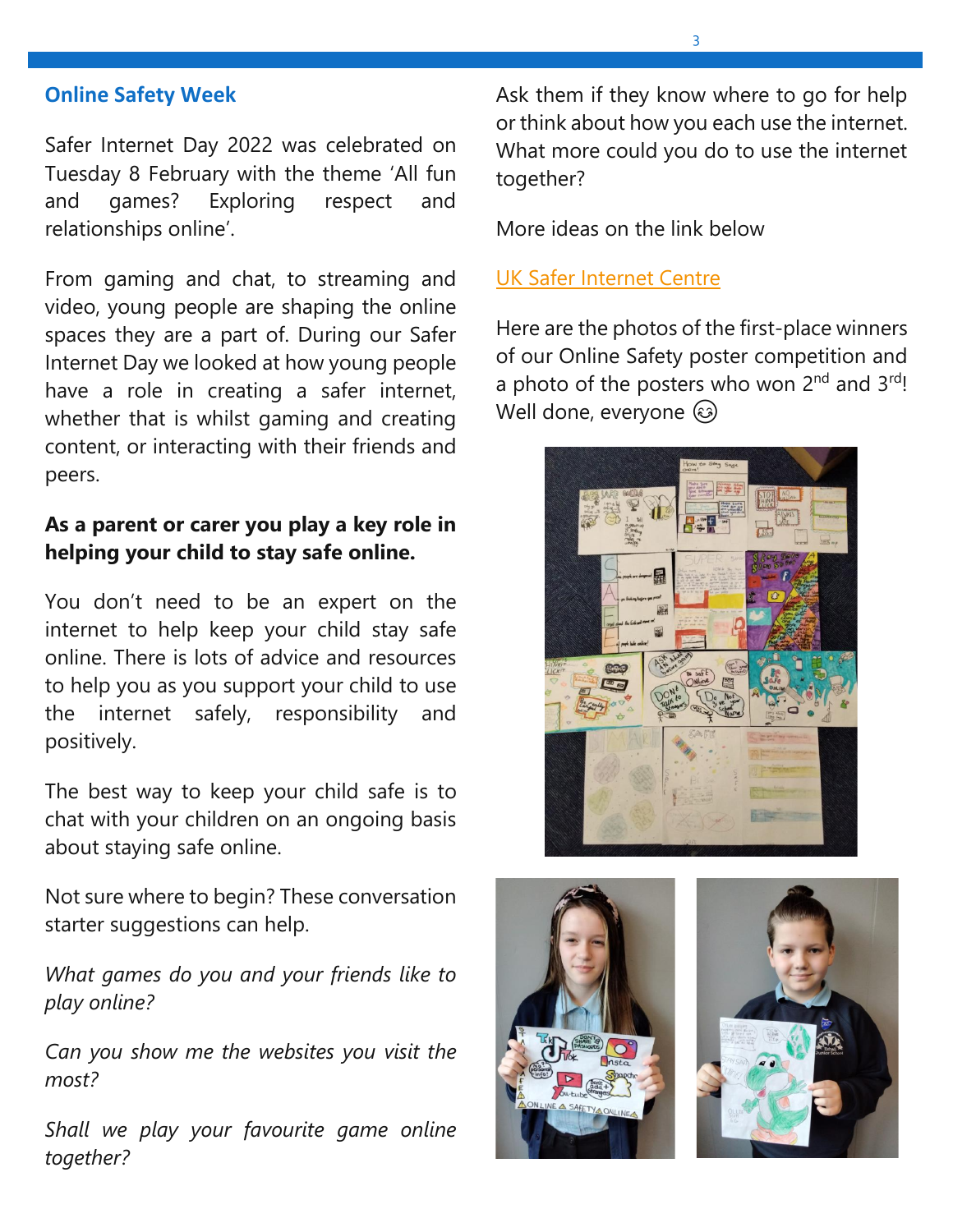

## **Investigations and Gruesome Dissections In Year 6**

As part of their work on Skellig, Year 6 students had a chance to investigate how animals have adapted to their environment, and also to participate in an owl pellet dissection lesson using sterilized barn owl pellets.



Owl pellets are neat little packages of mostly fur and bones that are regurgitated by an owl after it has finished digesting everything else.



The students were fascinated to discover what the barn owls had been eating by dissecting their pellets. Cries of, 'I've found a skull!', were often heard across the classroom, and by carefully sorting and organizing the bones they found, students were able to reconstruct skeleton parts of various rodents.

**VALENTINE DISCO** 

## **Valentine's Disco**

The Friends of Exhall Juniors put on another brilliant disco on Monday 14 February 2022 that was well attended. There was plenty of opportunities for the children to show off their 'moves' and some of the staff even joined in!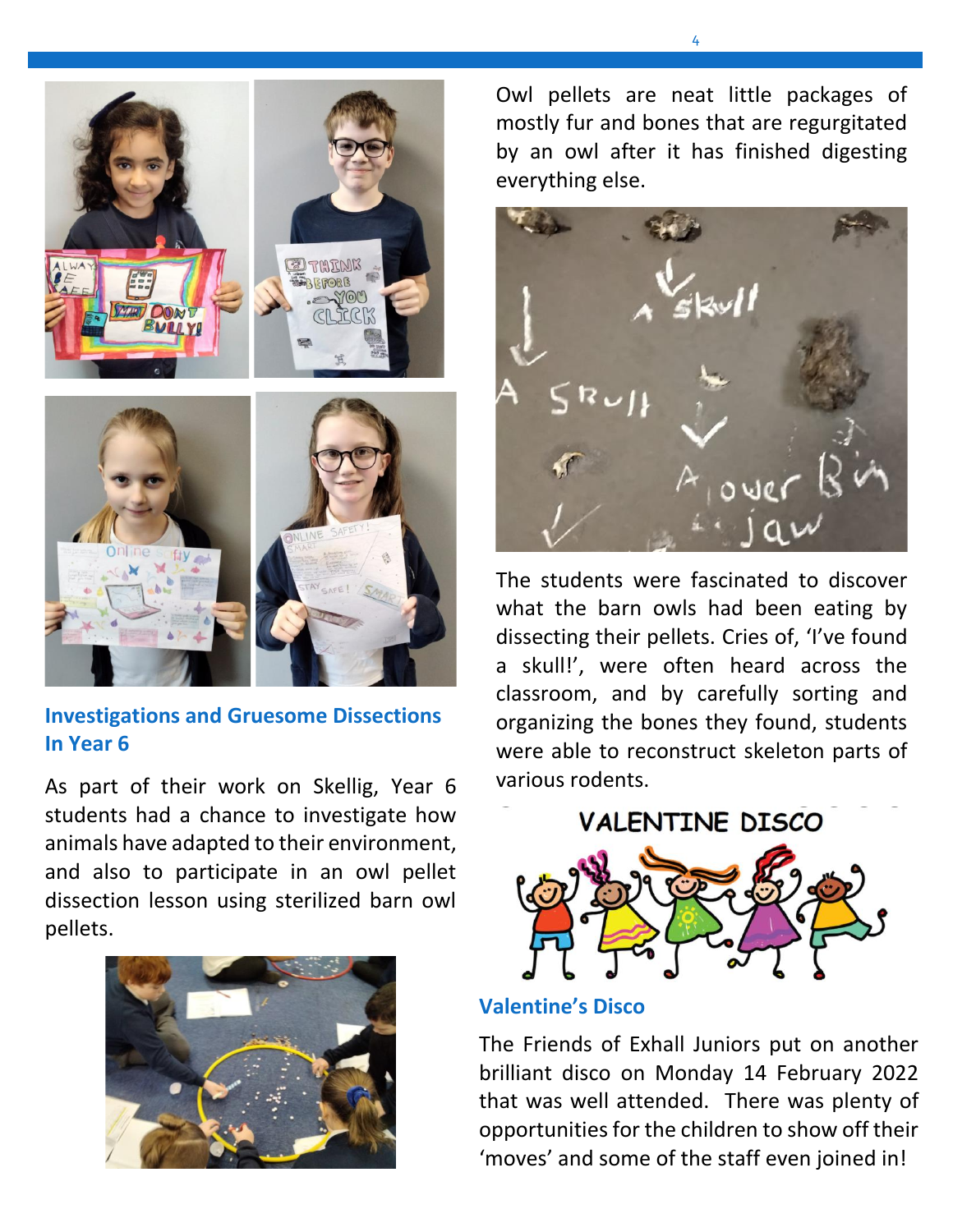The Friends raised £278.85 at the disco.



Thank you to all the parents/carers and staff who organised and supported this event. It wouldn't take place without you!



### **Governors News**



We still have places vacant and hope that either you, or someone you know, would consider being part of the school team so we can support the community and its learners. To find out more about being a

governor, come and speak with us or write a short covering email telling us what you could bring to the role and send to [admin2571@welearn365.com](mailto:admin2571@welearn365.com)

# **Year 7 Secondary School Offers**

Year 7 Secondary school offers for September 2022 will be released by WCC Admissions on Tuesday 1 March 2022. If you applied online you should receive an email by 2.00 pm on Tuesday 1 March asking you to go to the WCC Admissions website to view the offer.

You need to accept or decline your child's school offer by emailing [admissions@warwickshire.gov.uk](mailto:admissions@warwickshire.gov.uk) or calling them on tel: [01926 414143](tel:01926414143)

The deadling for responding to your offer is **Tuesday 15 March 2022**.

# **Mothers Day Craft Event**

On Friday 25 March 2022 mums, grandmas or female carers of Exhall Junior School pupils are invited to come to Exhall Junior School at 1.45 pm to take part in a craft event with your child.